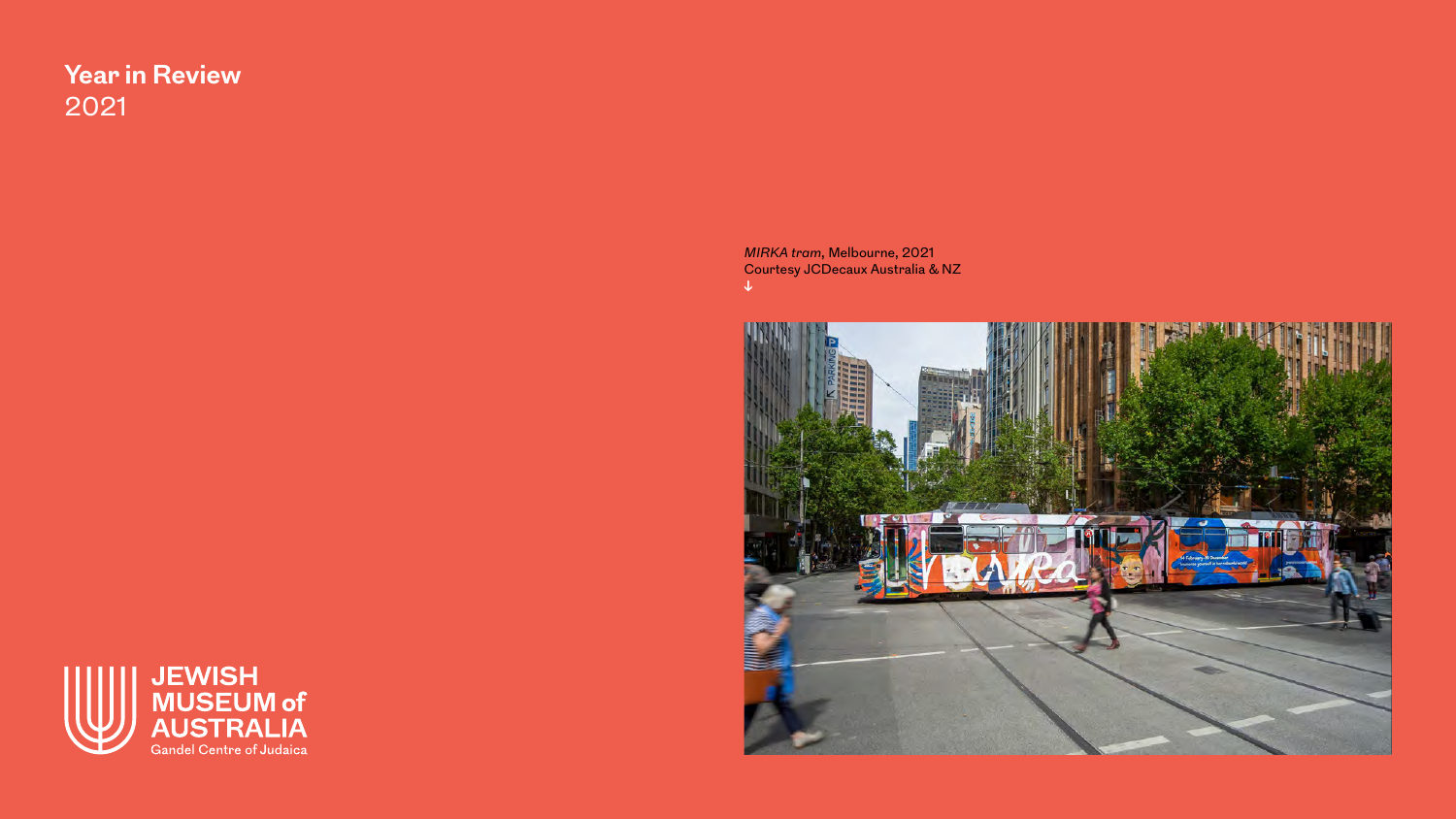

**↑** Jessica Bram *Director & CEO*



The second year of the global pandemic, like for all our friends and counterparts in the arts/culture, not-<br>for-profit and community sector, brought complexities beyond our imaginings and issues that continued to last.

> If there were ever a time for our Jewish Museum of Australia: Gandel Centre of Judaica to be wrapped in Mirka Mora's inimitable magic, 2021 proved undoubtedly to be it.

Our Alma Road doors were closed for 91 days across consecutive lockdowns in February, May/June, July and then extendedly from August to October. Our team relocated again (and again) from office to work-from-home set ups and we routinely bounced from changes to health orders and COVIDsafe requirements—dizzied by the dedicated task of keeping our audiences and collection safe, and responsively planning our ambitious annual program, including our magnificent flagship MIRKA, in a newly hybrid way.

And yet, as Rabbi Lord Dr Jonathon Sacks so beautifully enuciated, 'we are as great as the challenges we have the courage to undertake.'

It's my privilege, alongside Board President Gideon Kline, to again reflect on our organisational courage and phenomenal success in meeting the challenges of the past year—sustaining our illumination of Jewish life across all our pillars of activity and energetically extending our engagement onsite, online and via outreach.

Not only is our outstanding performance evident in the pages that follow, but our strong and unwavering commitment to the values of authenticity, inclusivity, innovation and openness, chesed (kindness) and tikkun olam (our desire to improve the world) in sharing variously what it means to be Jewish and Australian, and championing creativity, conversation and compassion in the pursuit of social cohesion.

Creating and delivering entry-points for visitors of all ages and backgrounds, we used 2021 to continue refreshing and rejuvenating our brand voice, offer and spaces. Designing programs, events and experiences to colourfully animate the full arc of lifelong learning, 'in real life' as relaxed restrictions allowed or on our digital platforms when needed, we ensured the Jewish Museum of Australia was accessible at any time and from anywhere.

And with the launch of MIRKA—our much awaited milestone exhibition for the year—developed in privileged partnership with William Mora Galleries and Heide Museum of Modern Art and intimately experienced by almost 10,000 visitors, we truly cemented our place as a leading contemporary museum at the intersection of art and Jewish culture.

We thank deeply and acknowledge gratefully the resilience and dynamism of our staff, Board and volunteers, our government partner Creative Victoria, financial and in-kind supporters, creative collaborators and audiences for believing in the poignancy of our vision and the power of museums to change lives.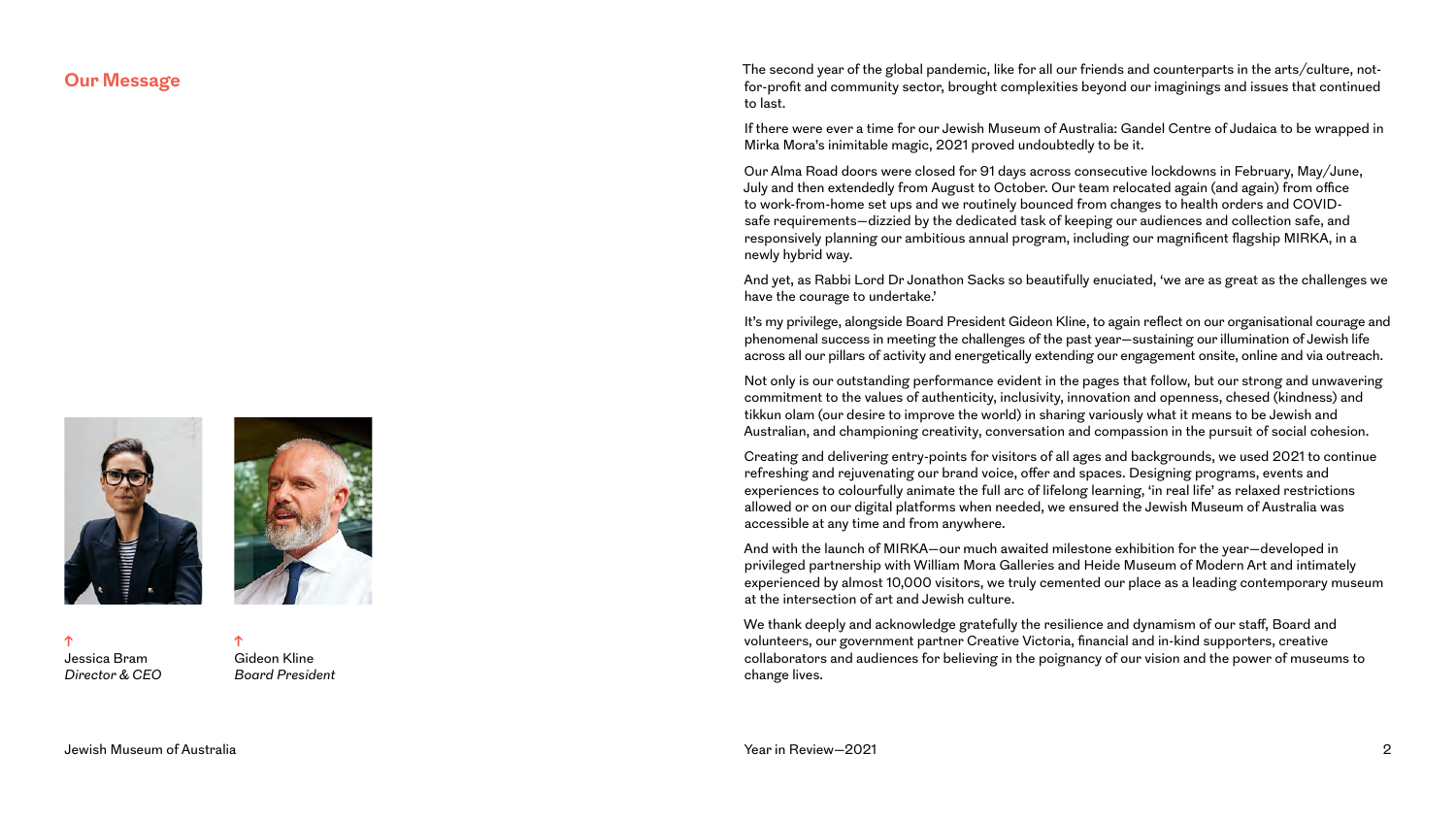**Our Vision Our Vision At the Jewish Museum of Australia, we illuminate Jewish life.** 

At the intersection of art and Jewish culture, our museum is a place for all people to share in the Australian Jewish experience. For almost 45 years, the Jewish Museum has celebrated a truly global people through an Australian prism with curiosity and connection at our heart.

We create world-class exhibitions, programs and events, and design experiences, that explore the many voices of our diverse community and showcase Jewish excellence and everydayness. Devising entry points that are compelling for Jewish and non-Jewish audiences of all ages and backgrounds, we animate and activate storytelling across our four key platforms—onsite, online, offsite and via outreach—ensuring always that our offer is interactive, inclusive and audience-centred.

In a time of growing intolerance and rising anti-Semitism, our museum provides a reason to come together, share ideas and exchange perspectives. A place of learning, creativity and multi-generational experiences, we're proud to create opportunities that strengthen social cohesion, combat prejudice and share the wonders of our collective similarities and differences.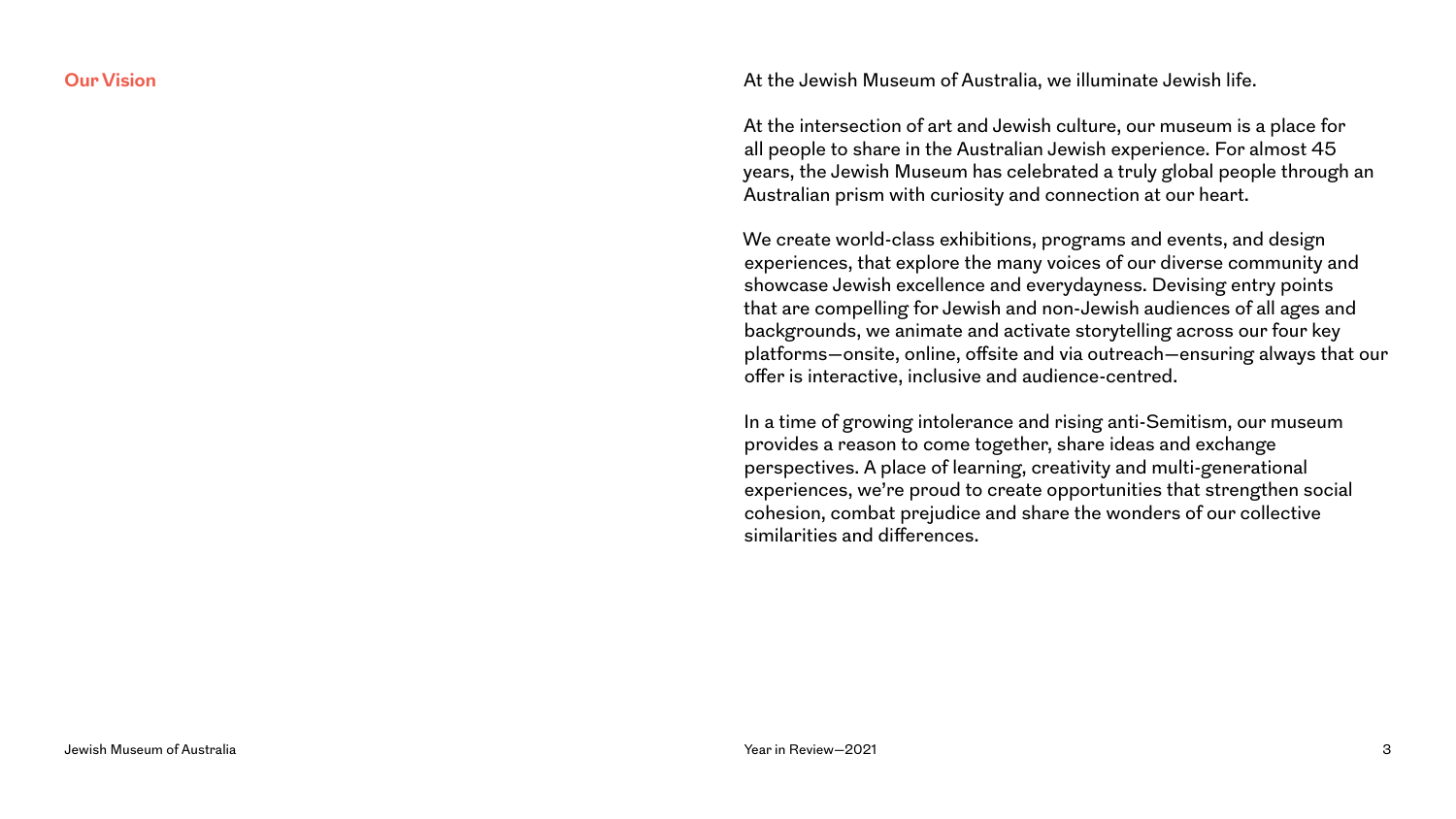#### **Our Team**

#### **Our Governors**

John Gandel AO *Chair*

Jeanne Pratt AC Zelda Rosenbaum OAM

#### **Our Board**

Gideon Kline *President*

Ari Bergman Aviva Carnell Barry Fradkin OAM Simon Goodrich Esther Gyorki Adam Krongold Naava Lederman Ben Margow Marcia Pinskier Carmella Prideaux Zelda Rosenbaum OAM Grace Slonim Lindy Susskind Frank Tisher OAM

#### **Our Team**

Jessica Bram *Director & CEO*

Eli Dunlevie *Experience & Facilities Manager*

Noe Harsel *Marketing & Communications Manager*

Eleni Papavasileiou *Senior Curator & Collection Manager*

Tamar Simons *Education & Programs Manager*

Jenny Thompson *Finance Manager* 

Annette Bagle *Development Assistant*

Nadia Bailey *Digital Marketing Coordinator*

Jenny Better *Senior Education Coordinator*

Katherine Bruce *Experience & Facilities Coordinator*

Enza Farfalla *Accounts Assistant*

#### **Our Team (cont.)**

Alice Freeman *Education & Programs Officer*

Elizabeth Offer *Collection Officer*

Krystalla Pearce *Education & Programs Producer*

Cathy Pryor *Curator*

Elisa Ronzoni *Assistant Curator, Collection*

The Museum said farewell to two wonderful staff members in late 2021, Tamar Simons, *Education & Programs Manager* and Nadia Bailey, *Digital Marketing Coordinator*. We thank them both for their enduring contribution to the Museum and wish them well for their future endeavours.

Our Jewish Museum Board also farewelled Oliver Moore & Jodi Lee (observer), whose involvement and commitment we gratefully recognise.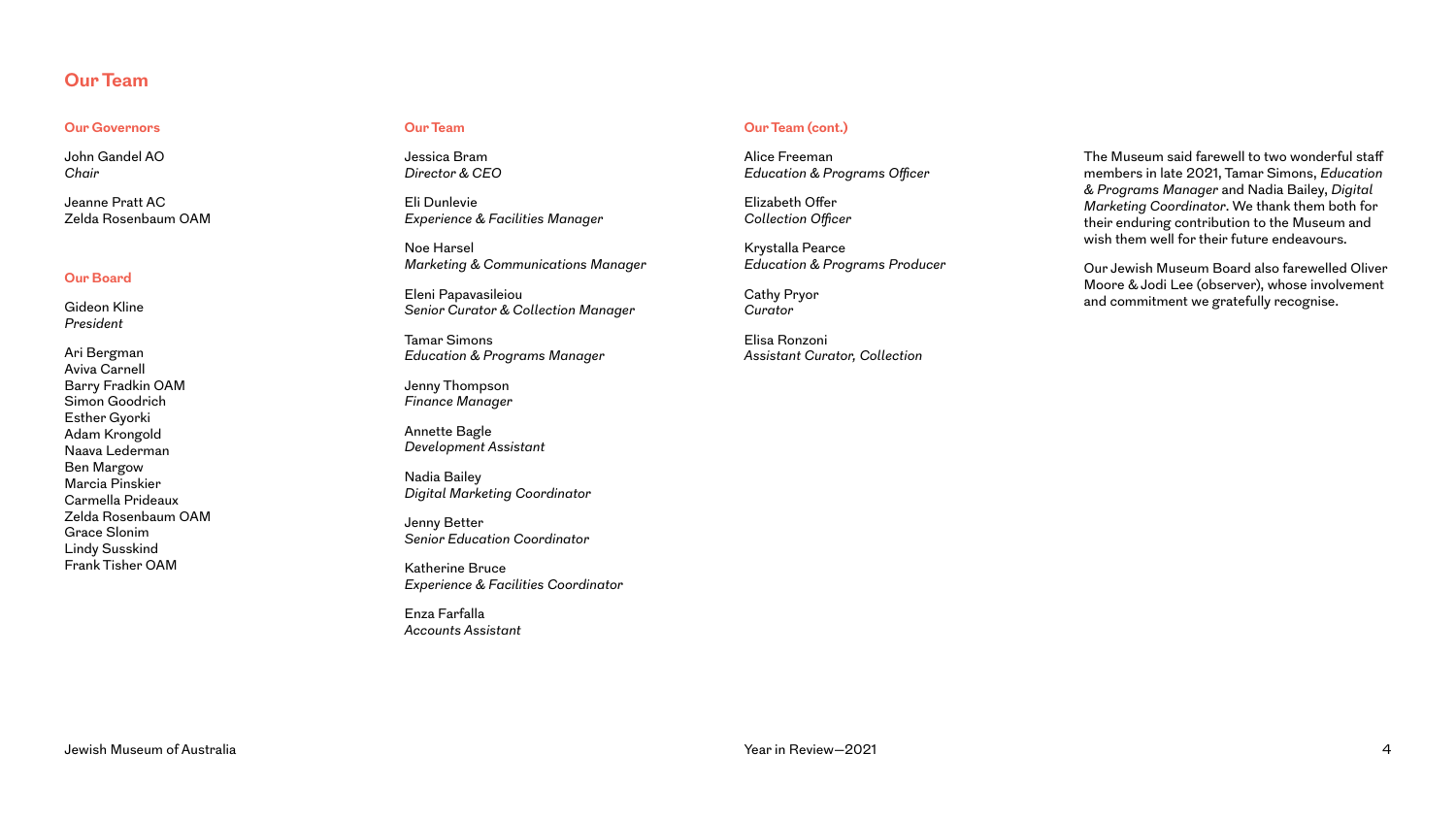### **Our Focus Areas: Research & Interpretation**

With over 20,000 items of historical and contemporary significance including ritual Judaica, fine art, photography, textiles, letters, diaries, documents, books, everyday objects and more—the Jewish Museum is home to the world's largest repository of the Australian Jewish experience.

Our collection is a storehouse of memories, preserved in perpetuity and regularly presented for the enjoyment of audiences, both physical and virtual. Through our permanent galleries, special exhibitions and collection showcases, we share the myriad of experiences of being Jewish and Australian. Exploring concepts such as identity, belonging and belief, we spotlight iconic and mainstream stories—inspiring delight, curiosity and introspection through our rigorous but generous and dynamic lens.

Each year, our multidisciplinary team conceives, curates and crafts a flagship exhibition—an immersive journey that illuminates Jewish life and captivates the young and young-at-heart.

### **In 2021, we facilitated:**

- Over 120 new objects in the collection, including:
	- six sculptures by artist Sarah Saaroni depicting shtetl, Australian goldfields and Indigenous figures and scenes (donated by the artist);
	- portrait of noted musician and conductor Ivan Pietruschka by Robert Hofmann, created Tatura 1942 (donated by Max Pietruschka & Tanya Makin); and
	- the Bendit and Tuchmann Archive, containing early 20th century papers of Leopold Bendit and Philipp Tuchmann reflecting their professional and family life in Germany and Switzerland prior to the latter's arrival in Australia before WWII (donated by Don Klein)
- Over 150 internal & external image requests;
- Over 150 collection enquiries;
- Over 600 improved collection records; and
- Over 3000 visits to our online collection catalogue (IMu)

Though our COVID-enforced distance from the Museum prevented us from digitising new material in 2021, we rationalised and made available over 450 existing images, transcriptions and translations to our online database.

Our Curatorial team effectively cared for and protected our collection of over 25,000 objects throughout our closure period by conducting rigorous checks across the storage and exhibition areas and ensuring all preventative conservation measures were in place, even during periods of hard lockdown.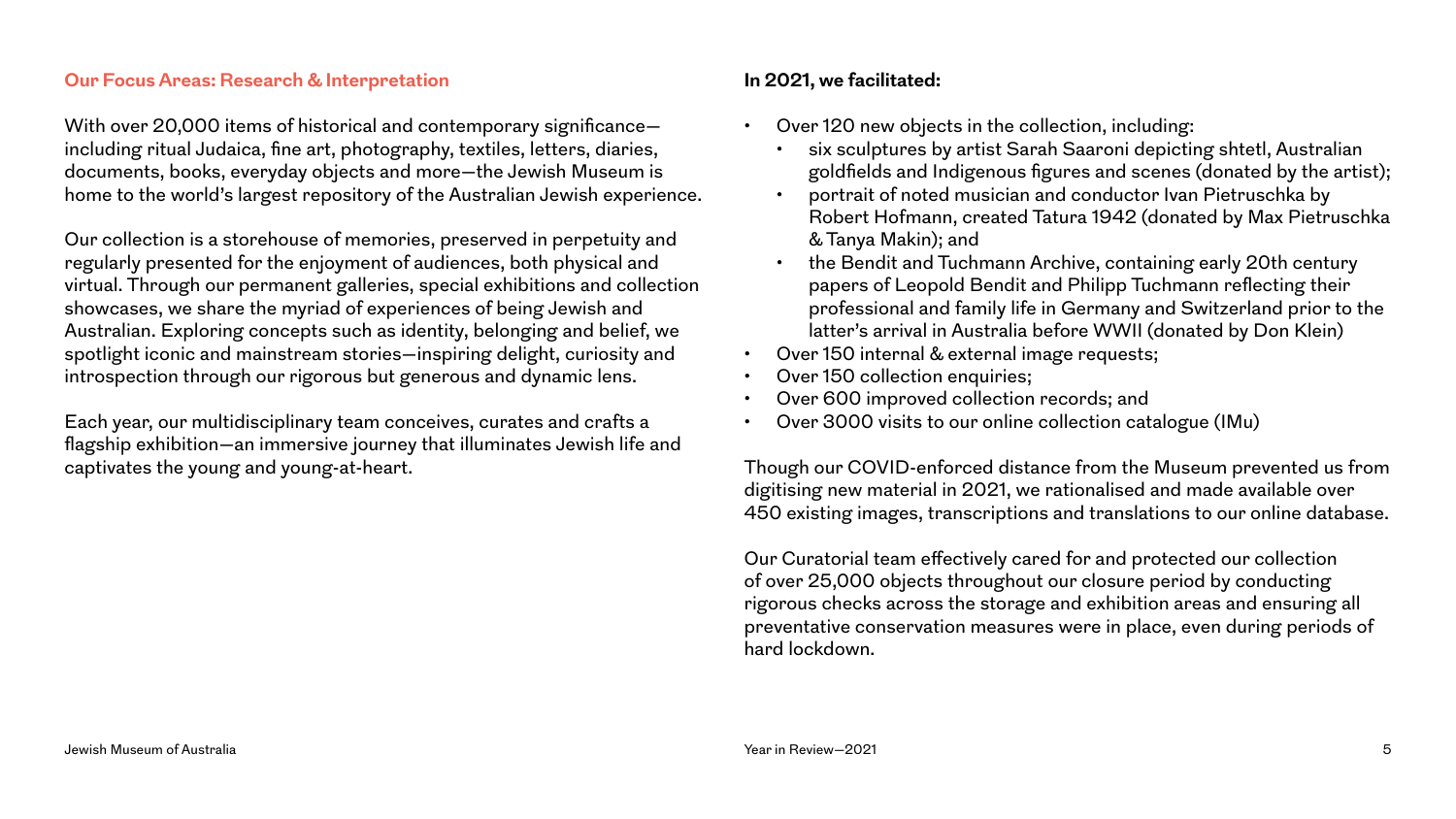#### **Our Focus Areas: Research & Interpretation (cont.)**

We continued to liaise with external organisations and private individuals on all aspects of collection-related interest for research, publications and external loans, and in April delivered and displayed 63 objects at the new St Kilda facility of Jewish Care. A 19th century Sefer Torah from Lodz along with a 19th century Yad from England were also loaned to the State Library of Victoria for the World of the Book 2022 exhibition, while two 1941 Hay internment camp currency notes by George A Tetscher were displayed at the Museum of Brisbane for the Bauhaus Now! exhibition.

Excitingly our team expanded too to include Curator Cathy Pryor, Elisa Ronzoni, Assistant Curator, Collection and Collection Officer Elizabeth Offer. These new roles have allowed us to continue and set ambitious targets for the rationalisation of our collection by reviewing and accepting new acquisitions, retrospectively documenting and consolidating, while initiating work that will strategically enhance access and accountability of our holdings as well as see to the ongoing care of our permanent exhibitions and development of our future temporary exhibition offer.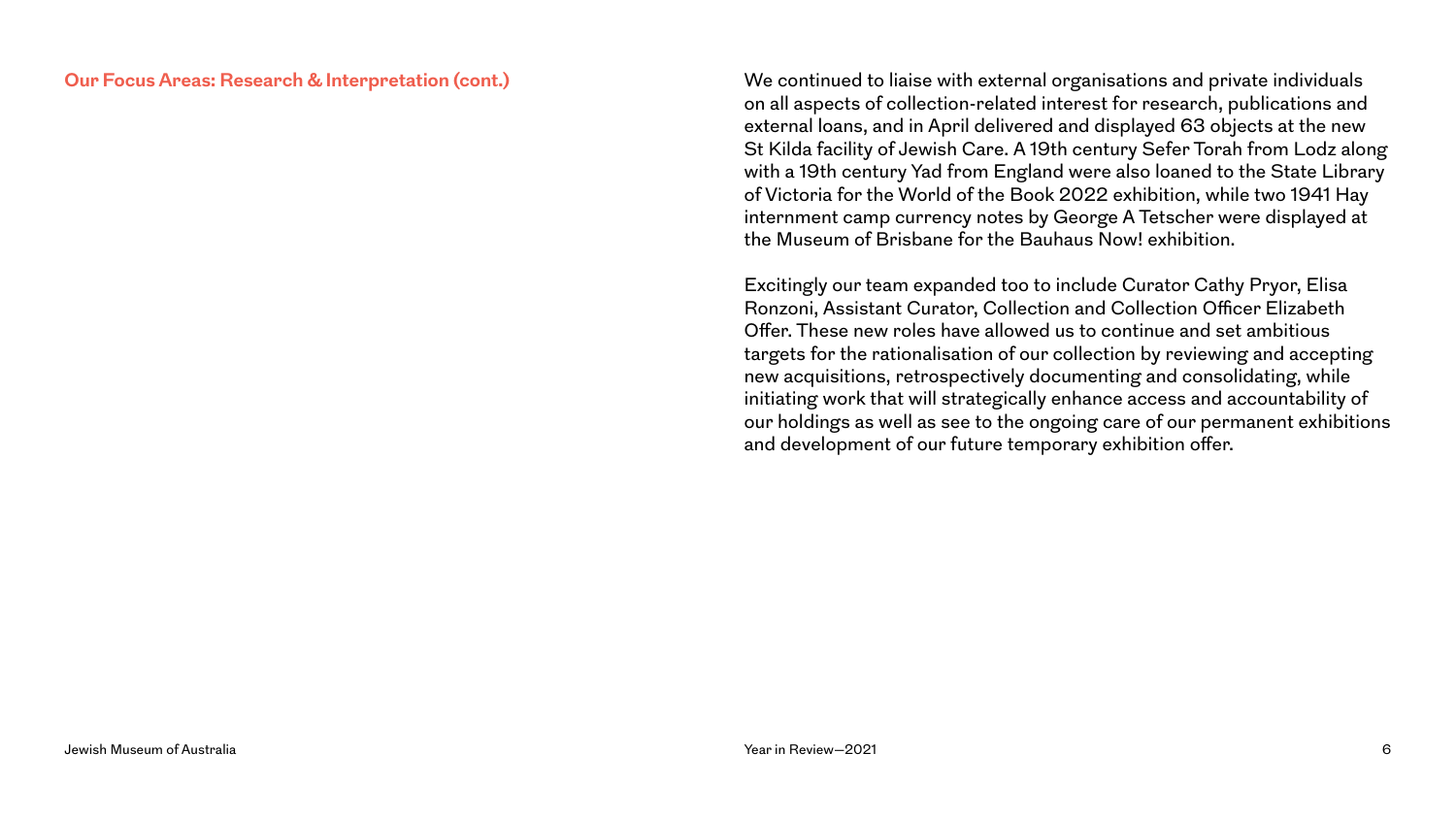### **Our Focus Areas: Learning & Engagement**

At the Jewish Museum, we believe in the arc of lifelong learning recognising every engagement with our visitors as a chance to open minds and hearts and imprint our hope for a community of compassion and tolerance.

From launches, lectures and panel discussions, to creative workshops, film screenings, historic walks and musical performances, our programs bring people together and our collection and exhibitions to life—within and beyond our walls.

Each year, tens of thousands of students from non-Jewish schools, both public and private, come to the Museum to discover more about Jewish culture and the contribution Jews have made to shaping modern multicultural Australia. For many, it is their first encounter with Judaism. Our professional development programs support the teaching of Jewish life and beliefs, particularly as part of comparative religious studies, and our seasonal short courses enable adult learners to discover more about themselves, their culture and world.

Taking our onsite work offsite and out in the wider community, our annual curated series of experiences and events also enables vibrant and dynamic partnerships with our community friends and arts/cultural counterparts.

### **In 2021, we welcomed:**

### **In-Person**

- 65 groups, 2199 students & 184 teachers to our general schools' program;
- 8 groups, 96 students & 13 teachers to our unique MIRKA program;
- 4 groups, 94 students & 9 teachers to our Museums' Together program —our pioneering bridge-building project, developed with the Islamic Museum of Australia;
- Over 700 people into our public programs;
- 139 workshops and just under 100 courses;
- the warmth and love of over 100 people at our Mirka's Birthday celebrations, held at the iconic Tolarno's bistro; and
- 208 people to our walks across Melbourne.

### **Online**

- 4 groups, 110 students & 9 teachers to our virtual schools' program; 4 groups, 211 students & 21 teachers to our virtual Museums Together program;
- 626 people engaging in our online programming;
- 307 participating in Breakfast with the Museum—moved successfully from an onsite event to an online event; and
- 176 participants in a new conversation series that explored and interrogated Jewish identity and life called Questioning.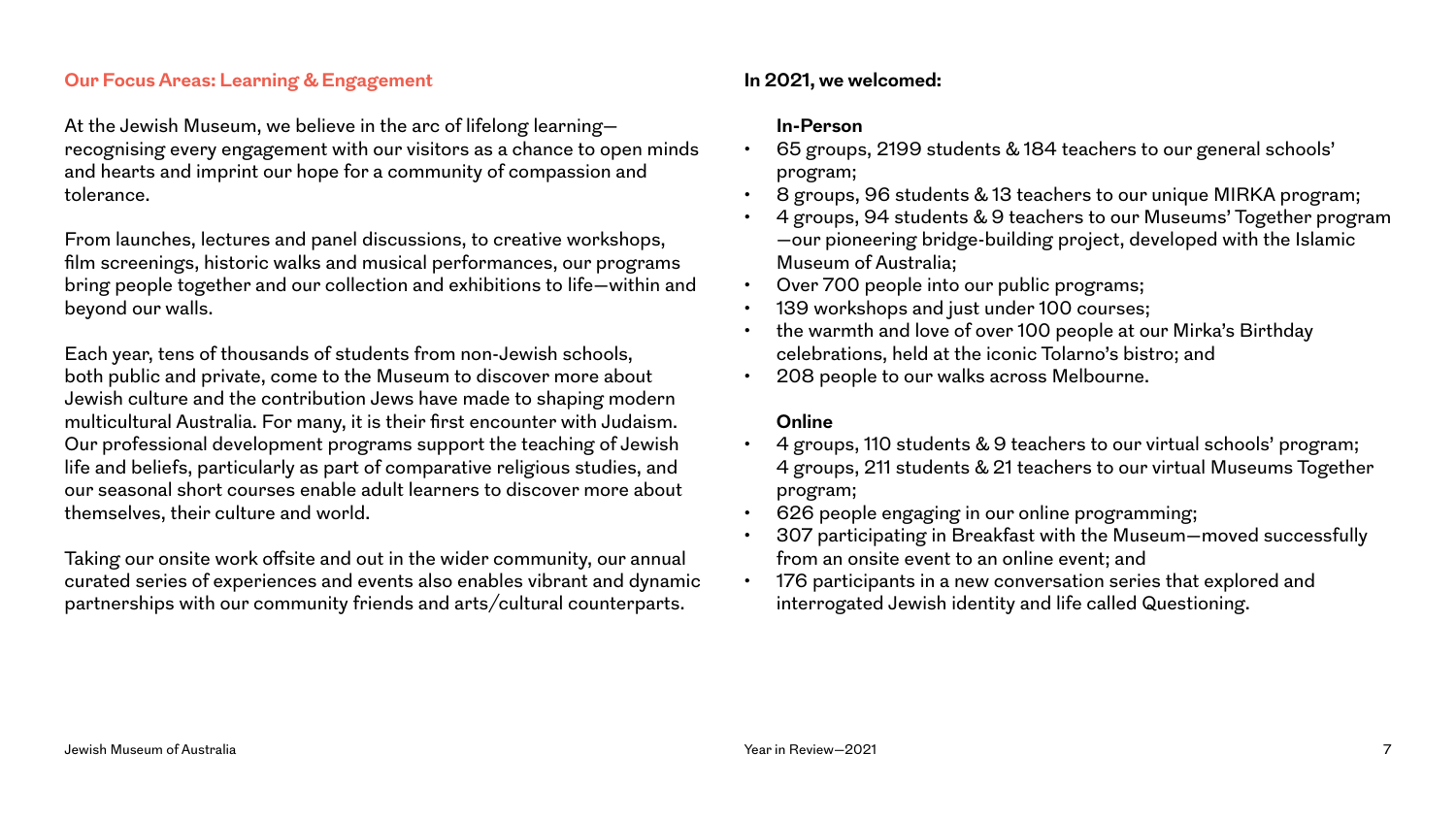Museums Together

Jewish Museum of Australia **Year in Review—2021** 

bookstateran **REFERENCE** 

 $\frac{1}{2}$ 

Book

8

170

m

.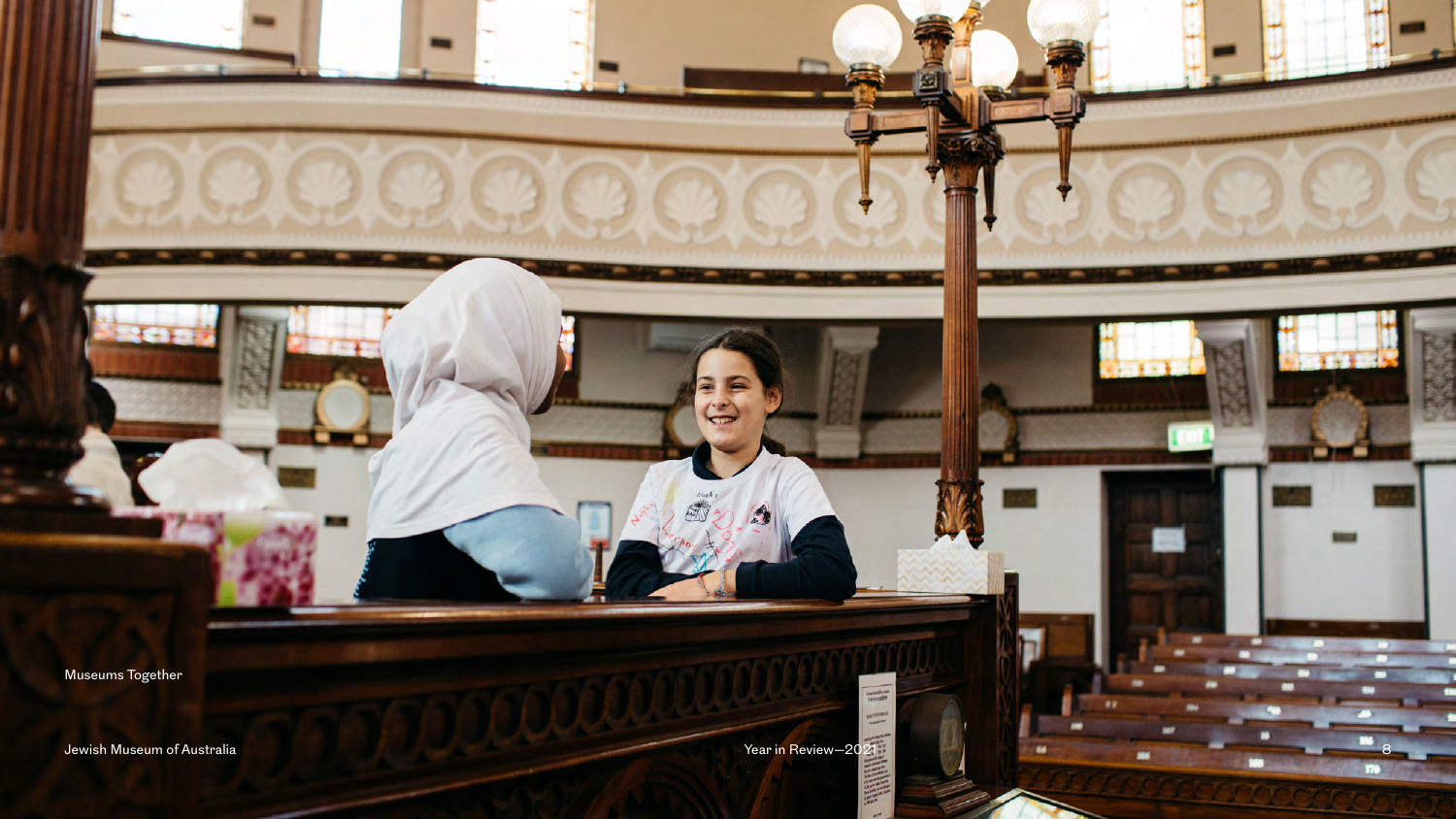### **Our Focus Areas: Marketing & Communications**

The Jewish Museum is proud to deliver a truly holistic brand strategy, enabling our curated experiences and programs to reach the widest possible audiences and carry the most meaningful impact.

Across all of our platforms, we're focussed on boldly representing the Museum for a new era and cultivating a range of vibrant and dynamic partnerships with our community friends and arts/cultural counterparts guided by our values of:

- **• Authenticity** A commitment to excellence, heritage and quality
- **• Inclusivity** Building a sense of belonging and trust with people of all backgrounds;
- **• Innovation** A museum experience re-imagined beyond our community and country; and
- **• Openness** Sparking curiosity, conversation and social cohesion through connection and play.

## **In 2021, we had:**

- 70,021 visitors to our website;
- 17,905 new social media followers and 236,200 people engage with us across socials;
- 232 new and renewed members; and
- a record profit of \$56,063 via our Museum Shop.

### **We also achieved:**

- Consistent and high media coverage throughout the year;
- Significant increases in fans, followers and engagement across all digital platforms;
- Creation and implementation of meaningful, successful and recordbreaking online and offline fundraising messaging through our mid-year Hope and end-of-year Imagine campaigns;
- Reinvigorated and renewed Shop stock lines, creating a refreshed Jewish Museum Shop identity;
- a stronger online presence across all platforms, that was a stabilising presence over the many COVID lockdowns in 2021;
- Development of bespoke MIRKA website, ticketing platform and exclusive merchandise line; and
- Expansion of our online and onsite Museum Shop into a lucrative and productive destination.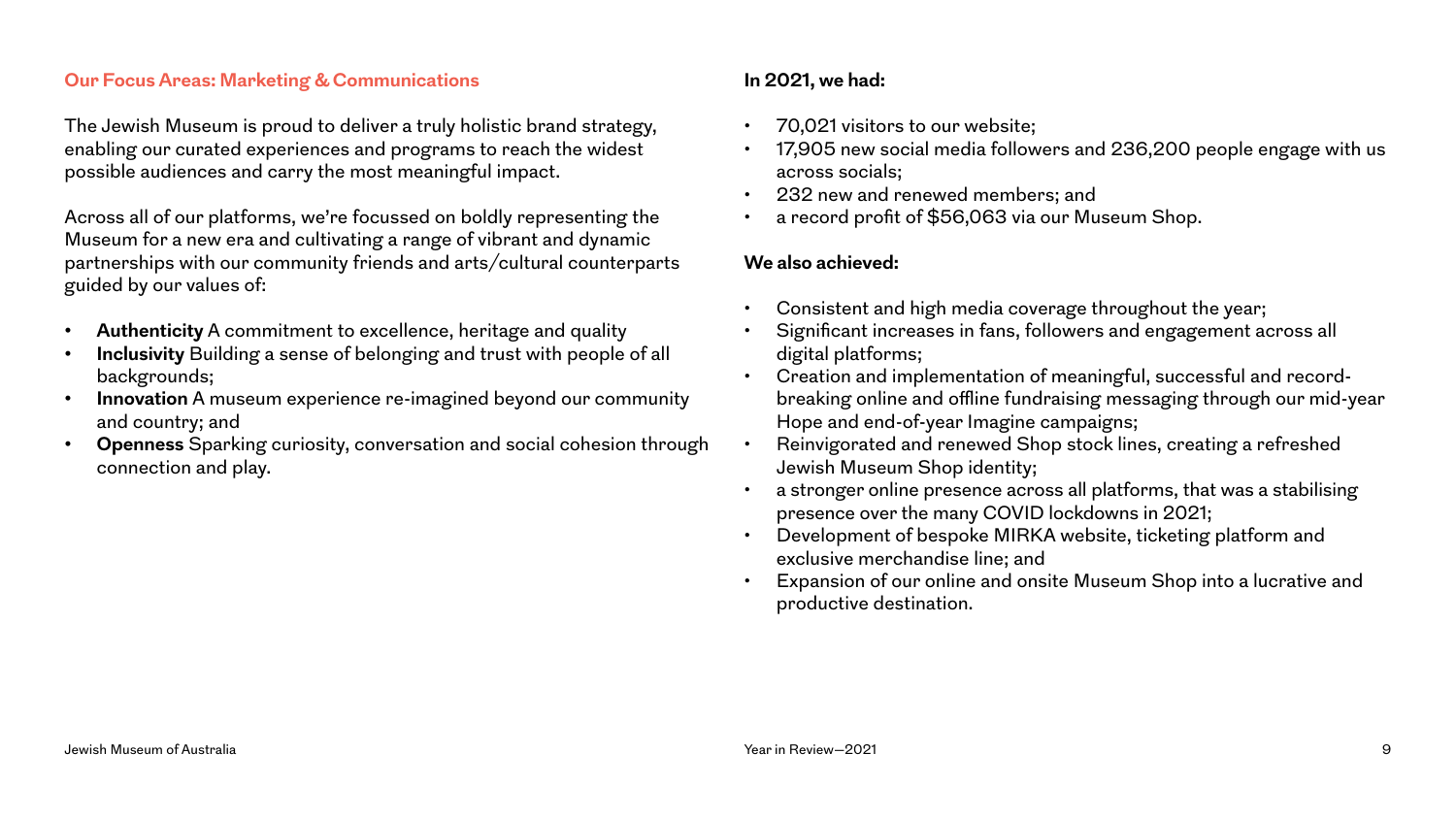### **Our Focus Areas: Experience & Facilities**

Delivering on our ambitious organisational objectives by assuring an exceptional quality of workplace and visitor experiences is part of our everyday focus at the Jewish Museum.

Through all of our spaces and services, we're committed to establishing clear systems and frameworks that support creativity and innovation, while also contributing to an insights-driven culture of collaboration, productivity and continual improvements.

### **In 2021, we:**

- responded to 79 new volunteer enquiries;
- welcomed 68 new volunteers to the Museum;
- thanked all of our volunteers for their involvement with a special day at Heide Museum of Modern Art, which included a guided tour and light refreshments; and
- gratefully received 3,755 hours of volunteer assistance over the course of the year.

### **We also conducted an end-of-year volunteers survey, which pleasingly revealed that:**

- our volunteers all enjoy their Jewish Museum experience, particularly when more visitors are in the building; and
- COVID-lockdowns gave many of our volunteers a new appreciation for their Museum involvement and our efforts in ensuring pandemic-safety and precautions were enormously appreciated.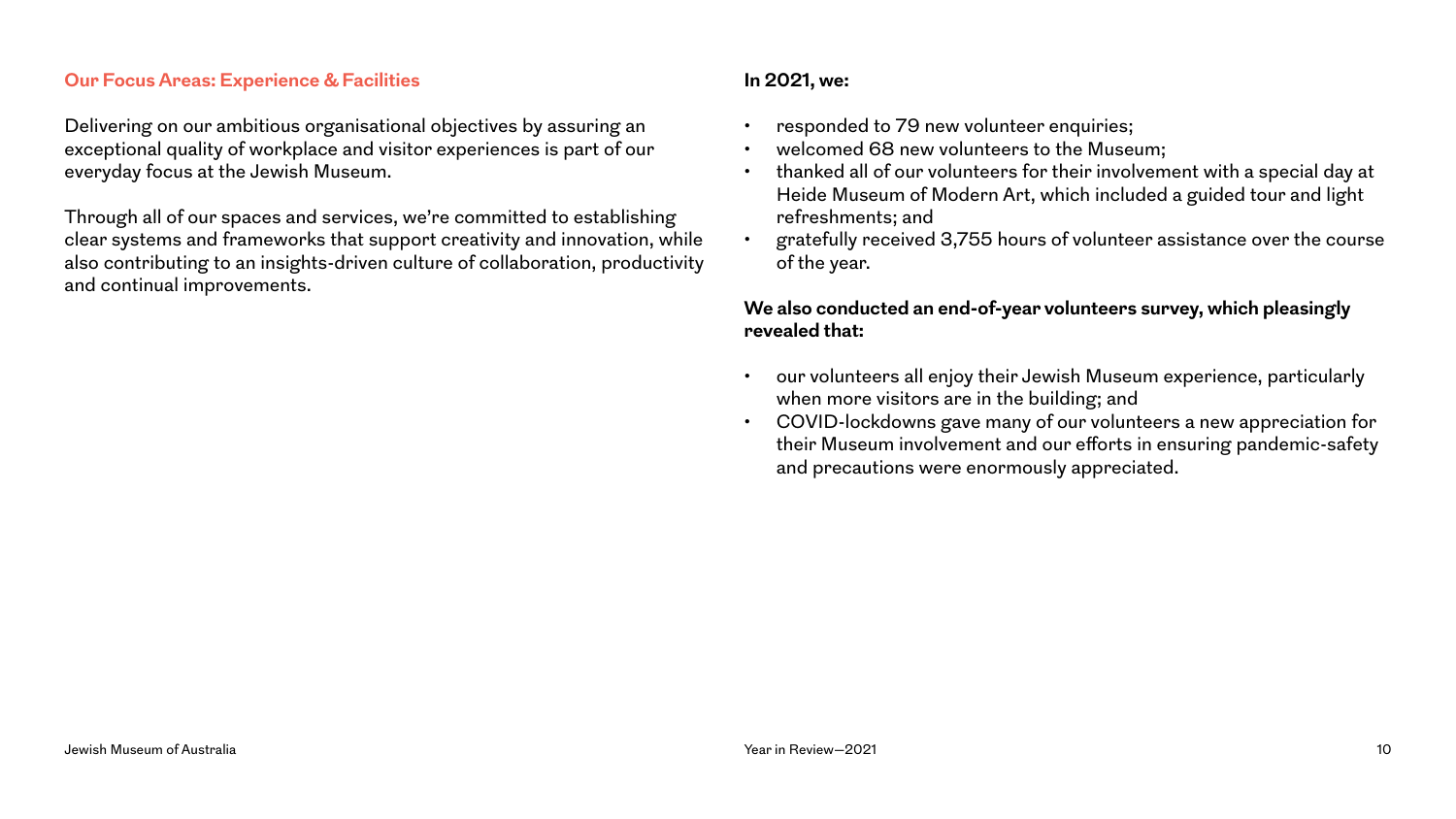"It's the highlight of my week. I get to be involved in the Jewish community, educate others on our history and culture, and meet new people and learn from them. It's my little way to take part in tikkun olam."

**↑** Museum volunteer, 2021 "I think the education elements of the volunteer training were one of my favourite parts. Gaining insights into Mirka's fraught history, her creative process, and the vibrant world she forged here in Australia was something I would never have learned about were it not for the Jewish Museum. Then being able to share that knowledge with visitors made for a really engaging, enriching experience for all parties."

**↑** Museum volunteer, 2021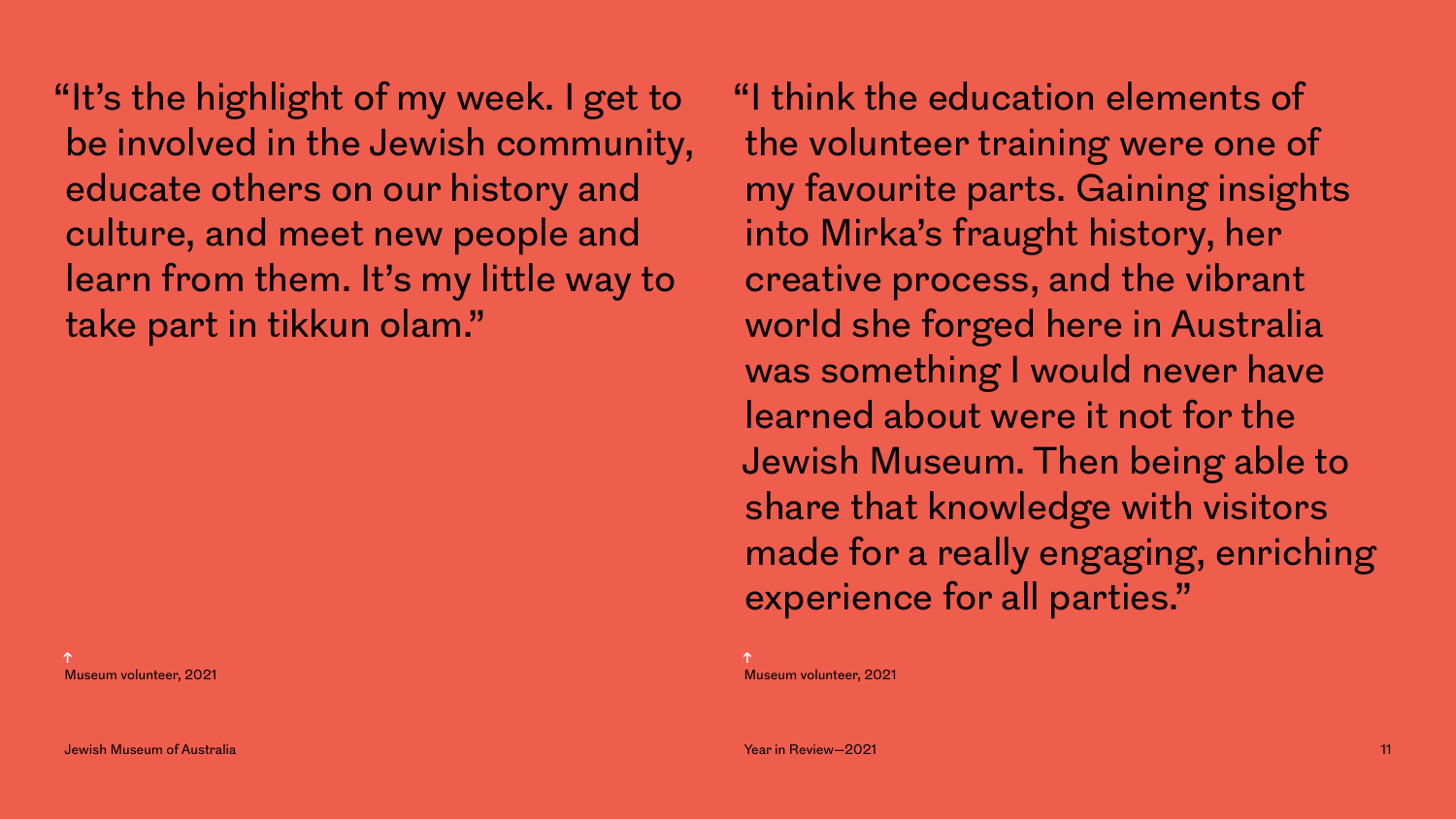**COVID-19** Like the rest of our city, the Museum spent another year navigating the complex COVID-19 environment, managing closures, reduced staffing, adjusted Government directions and mandates, all while continuing to illuminate Jewish life in dynamic and meaningful ways and conserving our precious onsite collection and permanent galleries.

> We thank our ever-resilient team and volunteers, contractors, suppliers and creative partners, who helped maintain the professional standards under which the Jewish Museum operates.

Our heartfelt gratitude also to our wonderful visitors who rescheduled their tickets—some up to three or four times—and assisted us in upholding Government directions, while visiting the Museum with such joy and happiness.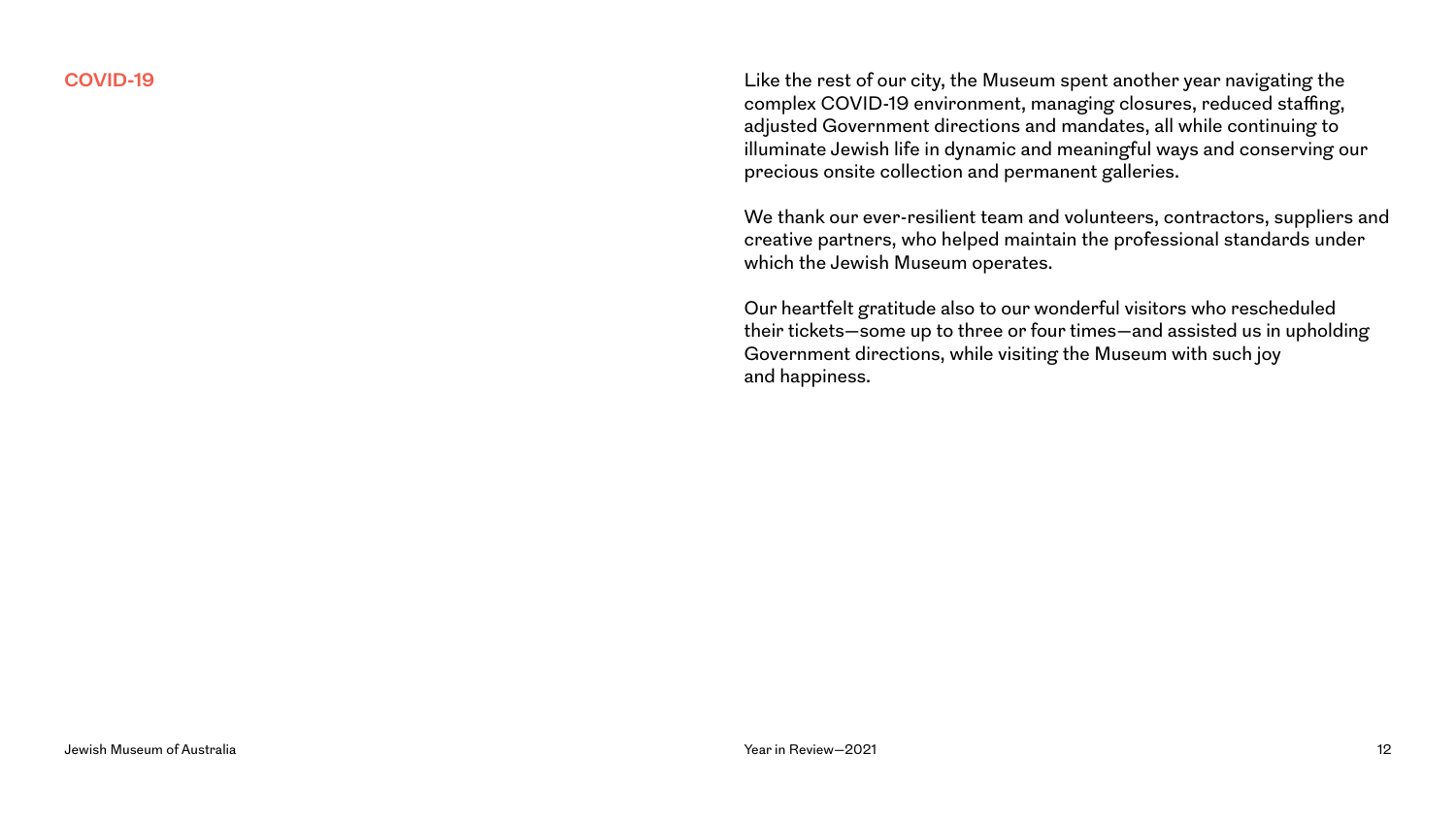MIRKA

Jewish Museum of Australia XVIII and the Vear in Review-2021 13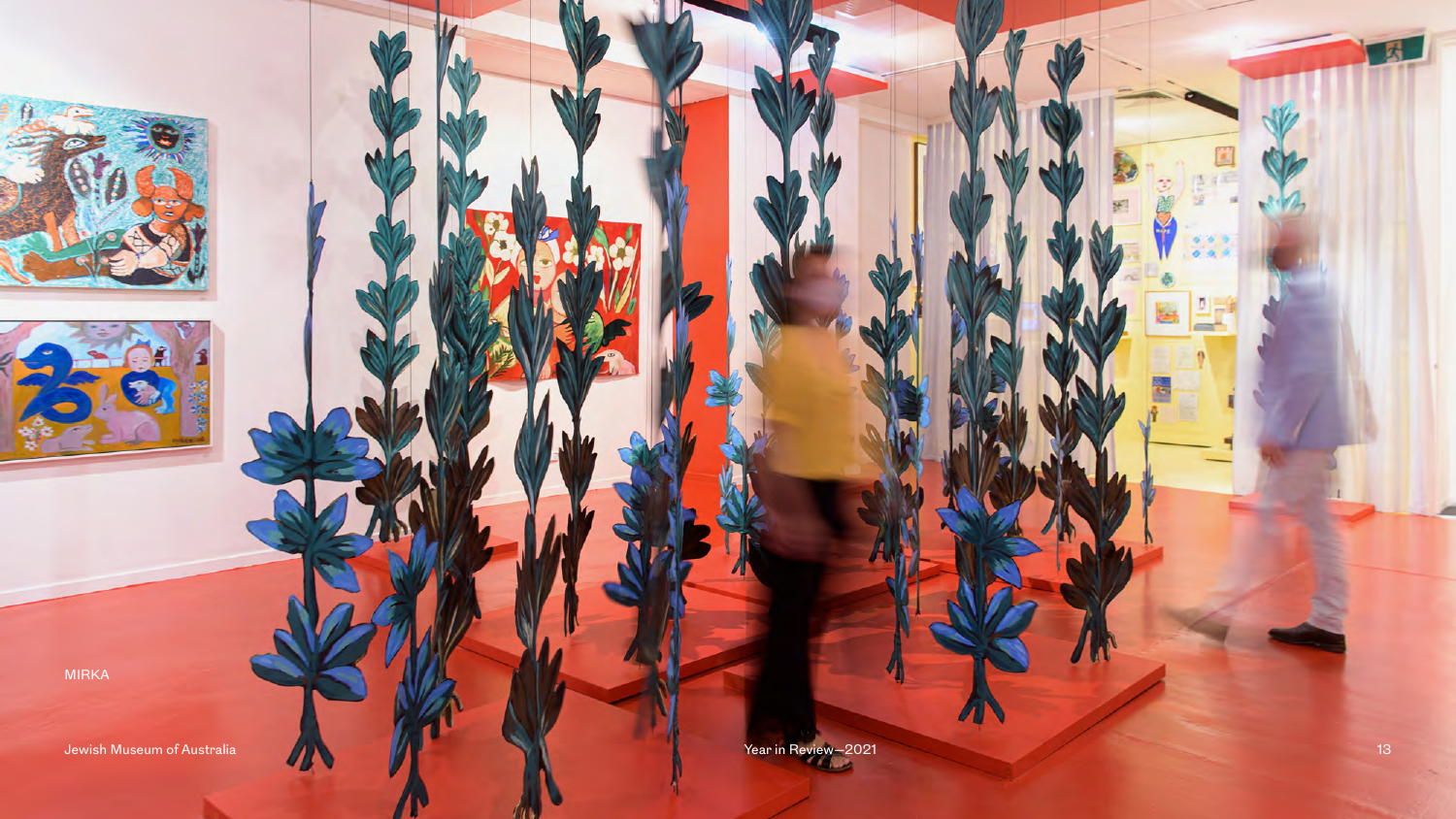#### **MIRKA**

2021 opened spectacularly at our Jewish Museum with the muchanticipated launch of our flagship exhibition and program, MIRKA presented in partnership with William Mora Galleries and supported by Heide Museum of Modern Art. A project in development under the strict lockdowns of 2020, we delighted and moved our visitors with the display of over 200 artworks and objects immersing audiences in the story of the wonderful Mirka Mora.

MIRKA heralded a new era for our Museum in benchmarking the design and delivery of immersive experiences for our audiences—illuminating Jewish lives, sparking curiosity, triggering conversation and debate, while engaging the senses and capturing the imagination of the young and youngat-heart.

### **In 2021, we:**

- welcomed 9,844 onsite visitors to the Museum, despite being closed for 91 days across the year due to COVID-restrictions;
- gratefully onboarded 82 new Visitor Experience Officers who supported our front-of-house and in-gallery activities;
- designed a Mirka-inspired doll-making activity that filled our downstairs spaces with colour and joy, and captured the attention of all ages;
- developed a special kids' trail for the exhibition;
- heard from hundreds of visitors who had a special personal connection with Mirka and shared a selection of these through our #MyMirka project;
- welcomed a MIRKA tram on the rails throughout the year, a giant, moving billboard seen by an estimated 20,000 each day;
- created a MIRKA-inspired capsule collection that proved popular with both online and onsite shoppers; and
- saw incredible media representation and positive headlining throughout the year, including media that has not previously written about our events.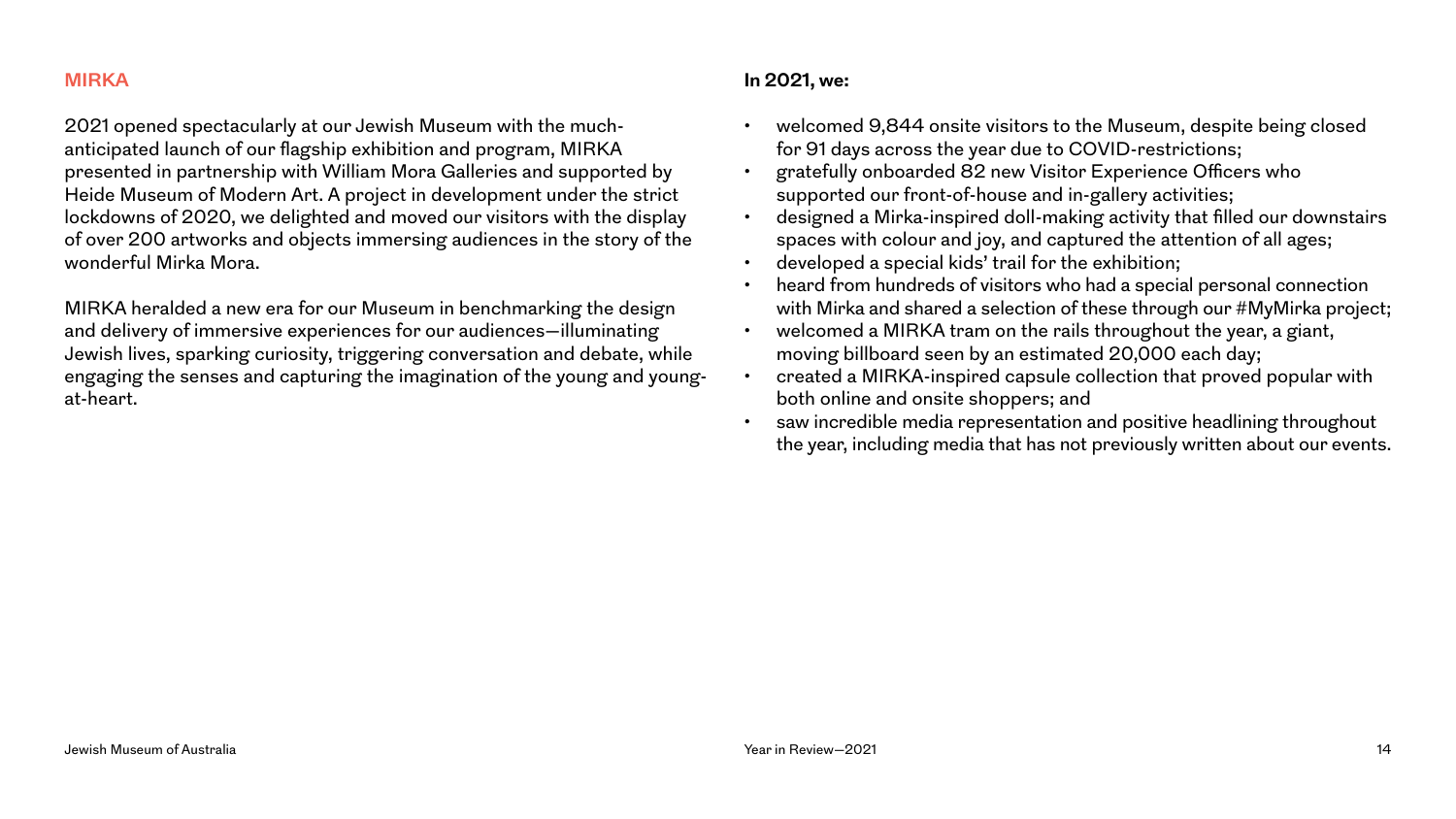

"You have created a curatorial masterpiece. It does justice to Mirka. We are so grateful."

**↑** Mirka Mora, *Hope*, 1988, oil on board Courtesy William Mora Galleries © The Estate of Mirka Mora

Jewish Museum of Australia Year in Review—2021 15

**↑** Museum visitor, 2021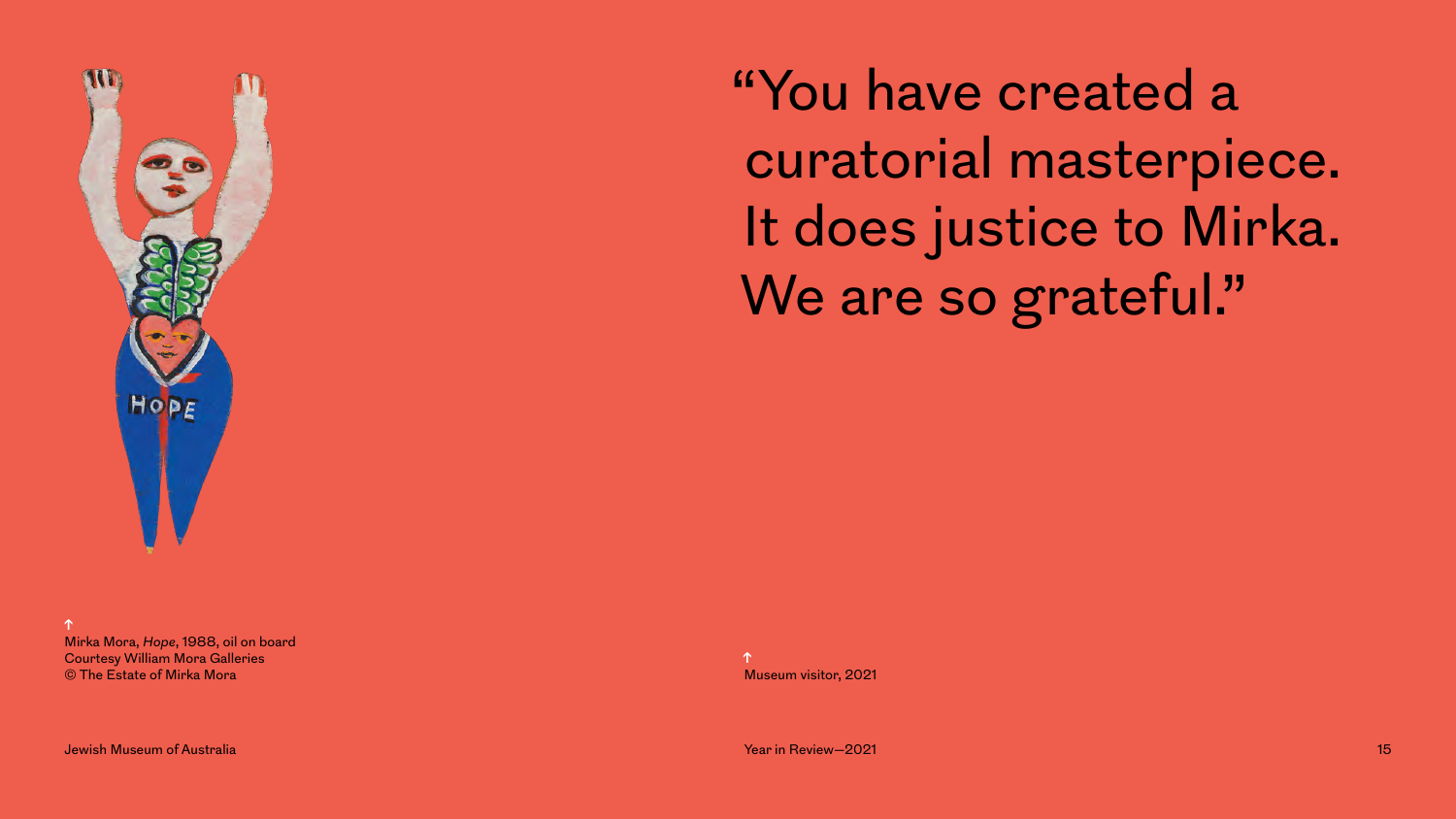### **Our Performance: Income & Expenditure**



#### **Income**

- **● Fees** \$52,638
- **● Sale of Goods** \$2,473
- **● Memberships** \$17,428
- **● Donations** \$448,981
- **● Sponsorship** \$25,000
- **● Grants (Philanthropic & Government)**  \$172,047
- **● Foundation Distribution & Interest**  \$115,248
- **● CV Grant** \$173,080
- **● CV Strategic Investment Package** \$0
- **● Augmented Reality App** \$22,359
- **● MIRKA** \$392,425
- **● HELMUT NEWTON: In Focus** \$20,000
- **● Museums Together** \$0
- **● Other Income** \$5,324
- **● Auspiced grant: Multicultural Museums Victoria** \$11,011
- **● Business Victoria Support** \$51,600
- **● ATO Subsidies** \$45,900
- **● MMV Digital** \$0



#### **Expenses**

- **● Curatorial** \$144,427
- **● Education & Programs** \$176,612
- **● Marketing & Communications** \$166,162
- **● Development** \$78,540
- **● Experience & Facilities/Finance** \$742,367
- **● MIRKA** \$214,813
- **HELMUT NEWTON: In Focus \$0**
- **● Museums Together** \$57,925
- **● MMV digital** \$35,243
- **● Auspiced grant: Multicultural Museums Victoria** \$5,016
- **● Augmented Reality App** \$1,788

**Net Income** -\$67,379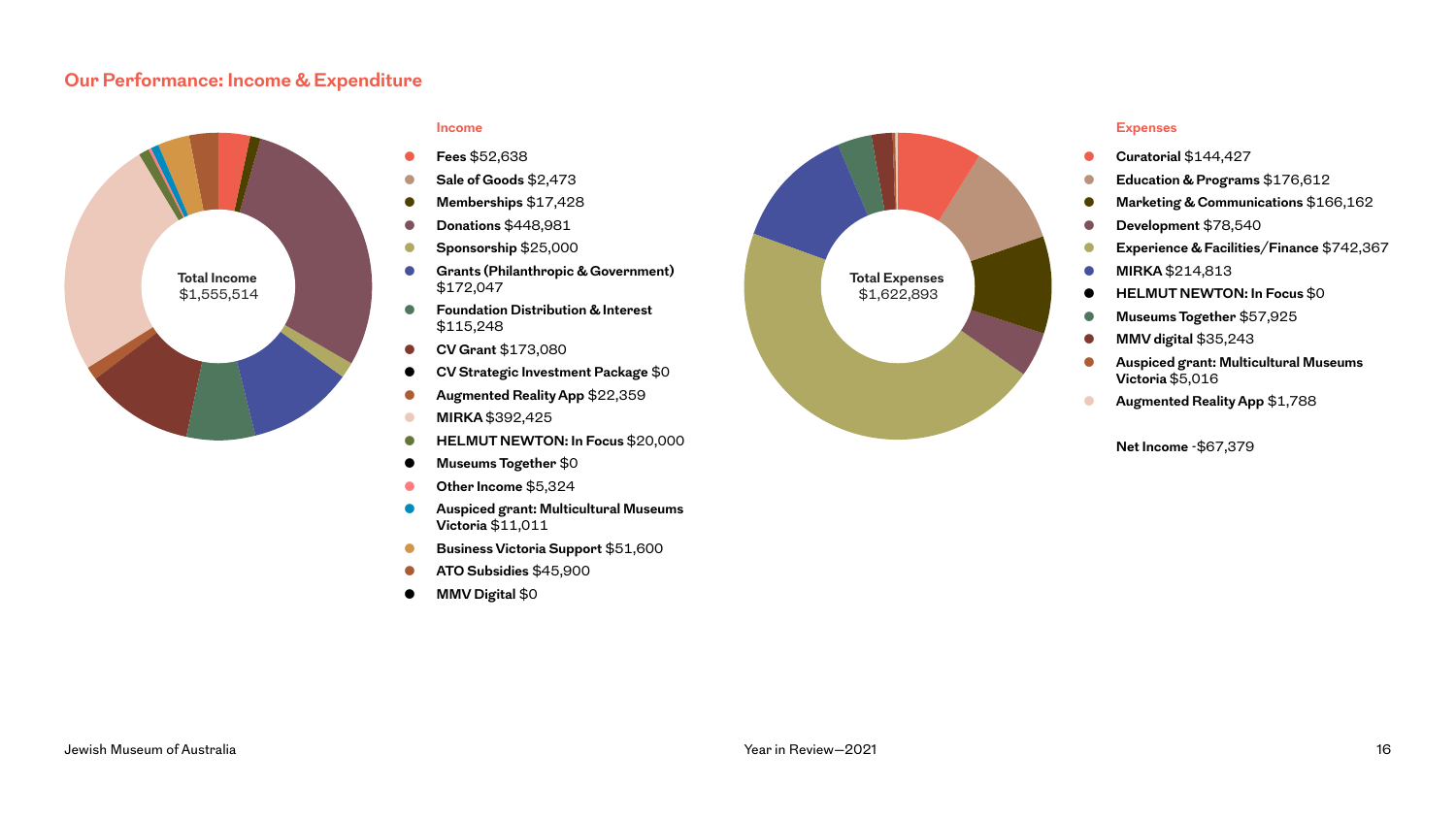#### **Our Supporters**

The Jewish Museum is grateful to the individual donors, philanthropic trusts and foundations, corporate and government partners who share our passion for illuminating Jewish life, and whose financial and in-kind support assists and enables our pillars of research and interpretation, learning and engagement, and experiences and events.

#### **Government Partner**

**Principal Benefactors**

Victor Smorgon Charitable Fund

Gandel Foundation

**Major Benefactors** Finkel Foundation Dennis & Tauba Wilson

**Benefactors**

Creative Victoria

#### **Principal Supporters**

Rose Anne Amarant Philip Brass & Vivian Brass OAM George & Freda Castan Families Charitable Foundation Estate of Sylvia Gelman AM MBE Charles Justin AM & Leah Justin Sidney Myer Fund Orloff Family Charitable Trust Maurice Rosenbaum & Zelda Rosenbaum OAM Ricci Swart AM

#### **Major Supporters**

Gideon Kline Ken & Carol Klooger City of Port Phillip Arnold Rose

#### **Supporters**

Barry Fradkin OAM & Pam Fradkin Goldsmith Family Gordon Darling Foundation Adam Kaye David & Leonie Koadlow Adam Krongold Malka & Pinek Krystal Scholarship Fund Gary Lauder Marcia & Henry Pinskier MARD Foundation Michael Naphtali AM & Atida Naphtali Multicultural Museums Victoria Trawalla Foundation

#### **Corporate Sponsors**

ANZ Bolton Clarke Macquarie Group

#### **Pro Bono & In-Kind Supporters**

APM Construction Arnold Bloch Leibler Deloitte Touche Tohmatsu Limited Ernst & Young K&L Gates Scott Winton Insurance Brokers Shiff & Co Lawyers & Consultants Spotlight Group

#### **MIRKA Partners**

Heide Museum of Modern Art National Film & Sound Archive William Mora Galleries The Monthly The Saturday Paper 7am

Besen Family Foundation Bori & Helen Liberman Family

Spotlight Foundation